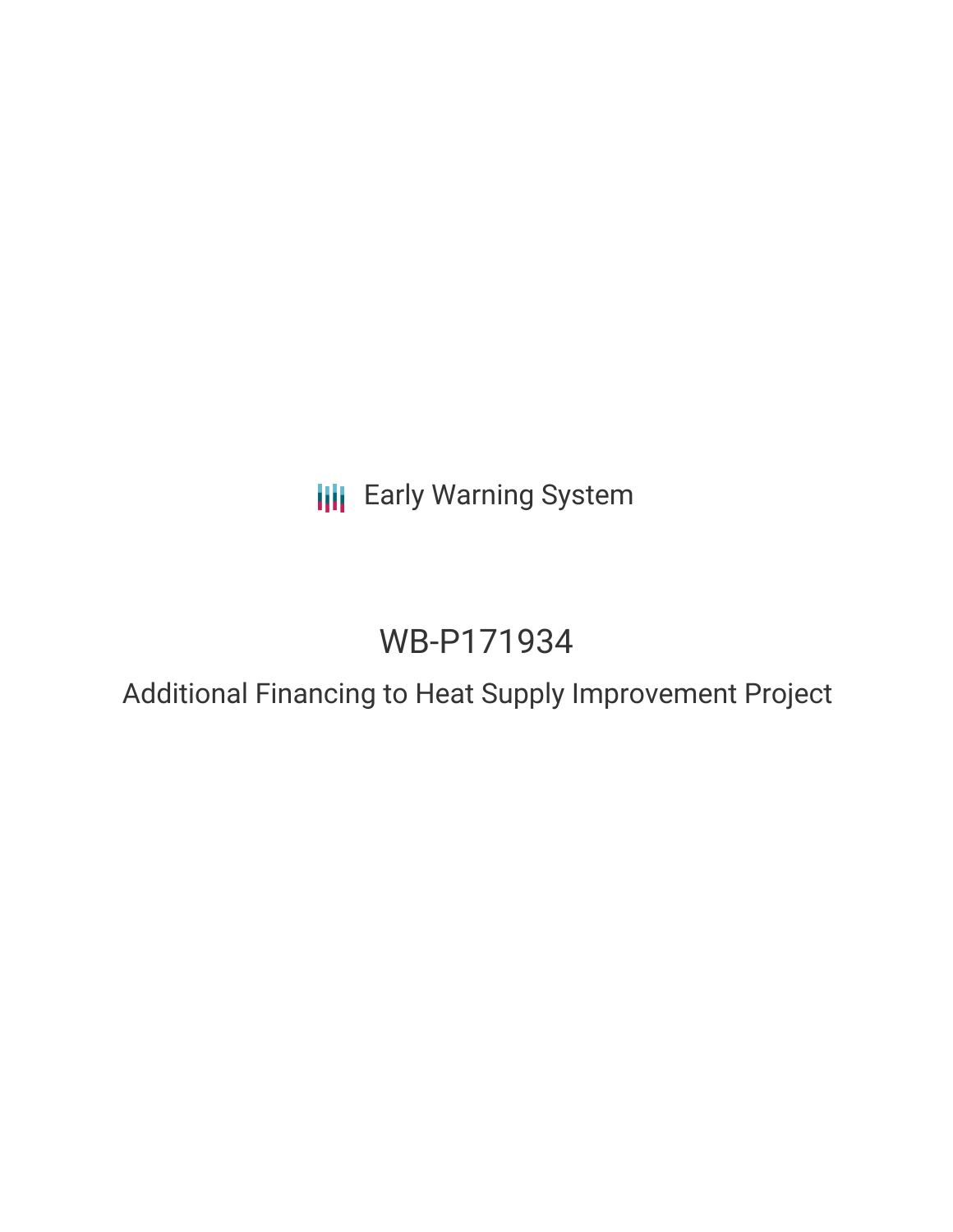

#### **Quick Facts**

| <b>Countries</b>               | Kyrgyzstan                           |
|--------------------------------|--------------------------------------|
| <b>Financial Institutions</b>  | World Bank (WB)                      |
| <b>Status</b>                  | Pipeline                             |
| <b>Bank Risk Rating</b>        | B                                    |
| <b>Borrower</b>                | Kyrgyz Republic                      |
| <b>Sectors</b>                 | Construction, Energy, Infrastructure |
| <b>Investment Type(s)</b>      | Loan                                 |
| <b>Investment Amount (USD)</b> | $$2.66$ million                      |
| <b>Project Cost (USD)</b>      | $$2.66$ million                      |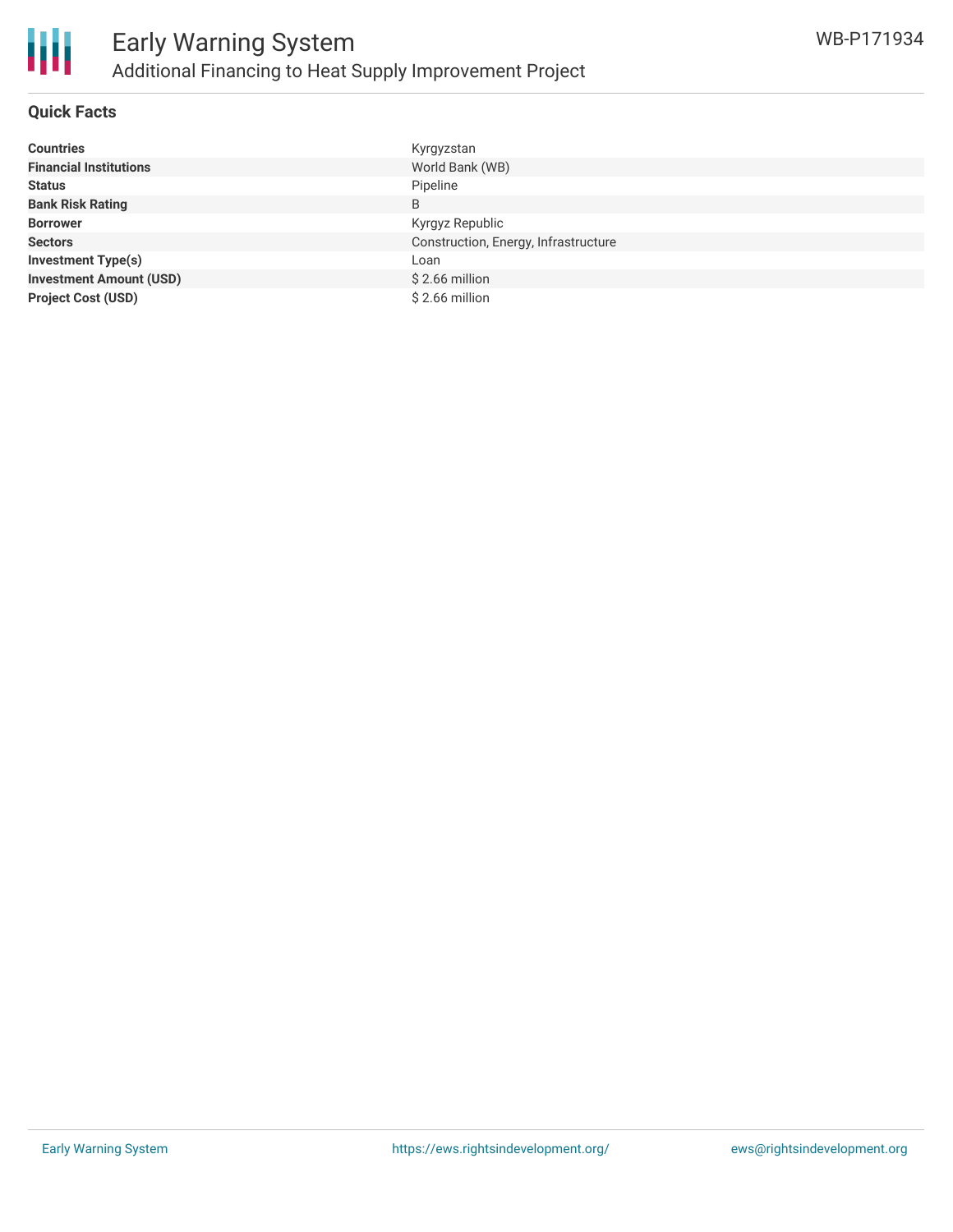

#### **Project Description**

According to Bank documents, this project provides additional financing to an existing project that supports improvements to the efficiency and quality of heating infrastructure. Bishkek will be one of the project locations.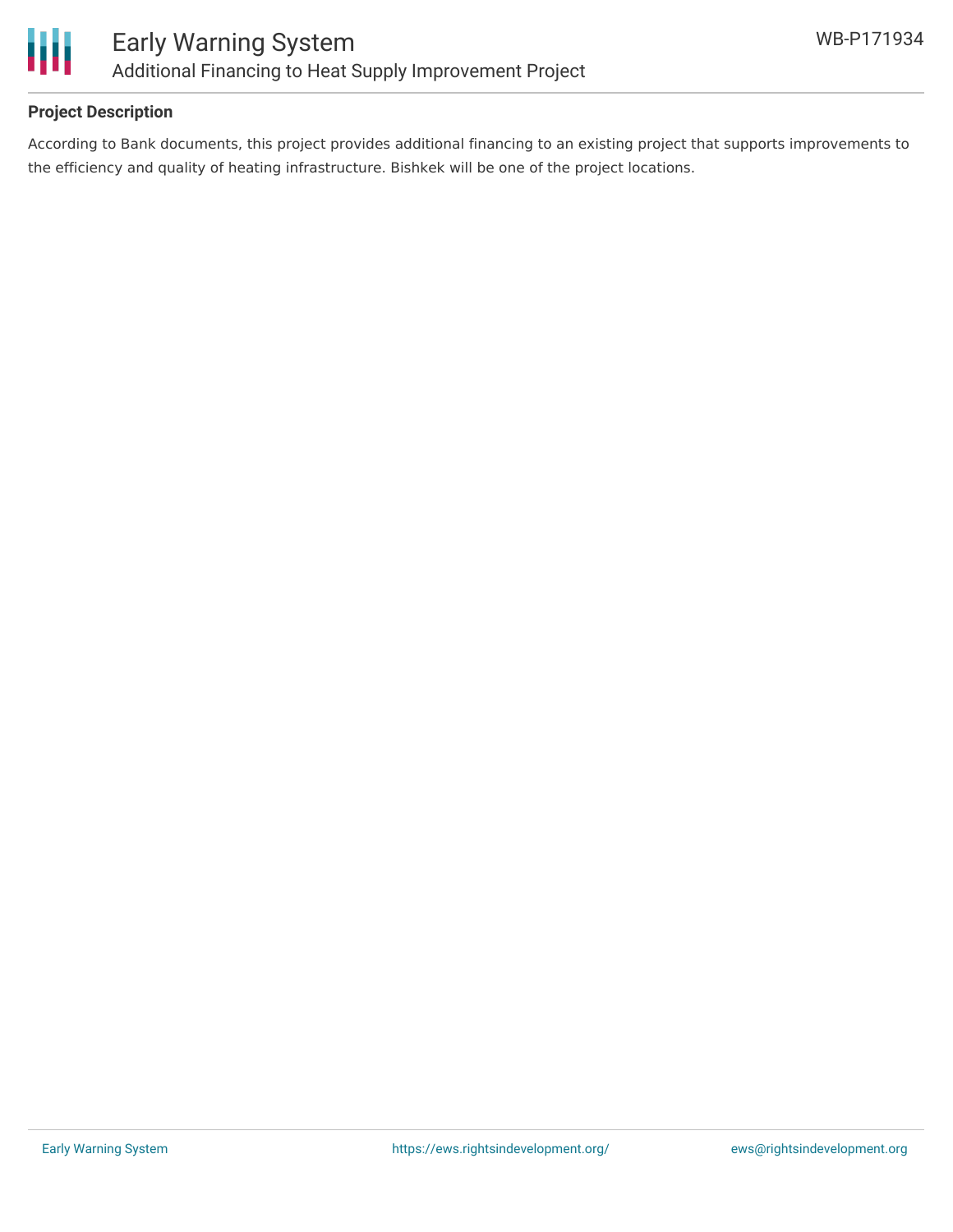

#### **Investment Description**

World Bank (WB)

The funds for this project will be provided by the Energy Management Assistance Program.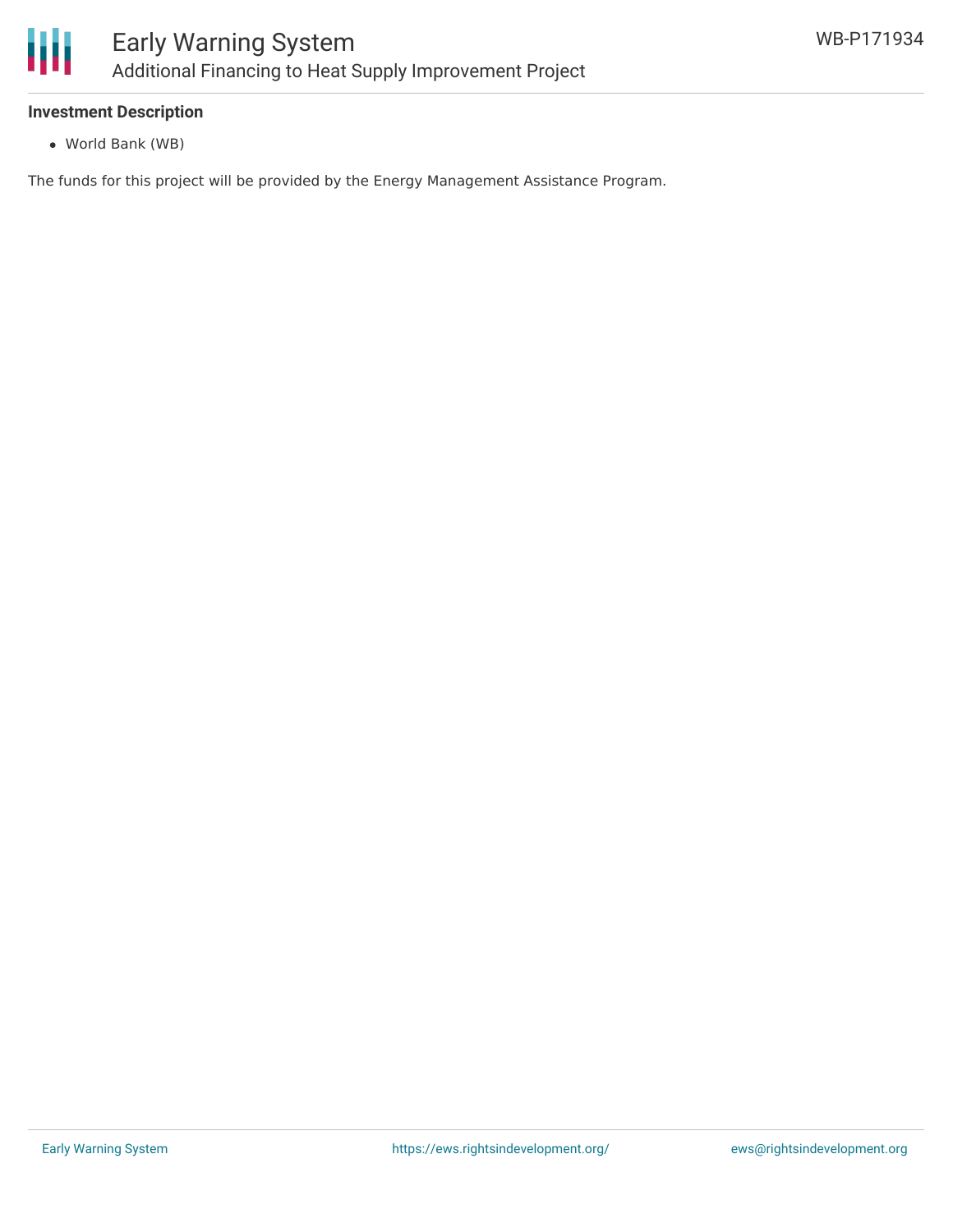

## Early Warning System

Additional Financing to Heat Supply Improvement Project

| <b>Private Actor 1</b>   | <b>Private Actor</b><br><sup>1</sup> Role | <b>Private Actor</b><br>l Sector | <b>Relation</b>          | <b>Private Actor 2</b> | <b>Private Actor</b><br>2 Role | <b>Private Actor</b><br>2 Sector |
|--------------------------|-------------------------------------------|----------------------------------|--------------------------|------------------------|--------------------------------|----------------------------------|
| $\overline{\phantom{a}}$ |                                           | $\sim$                           | $\overline{\phantom{a}}$ | Bishkekteploset JSC    | Client                         |                                  |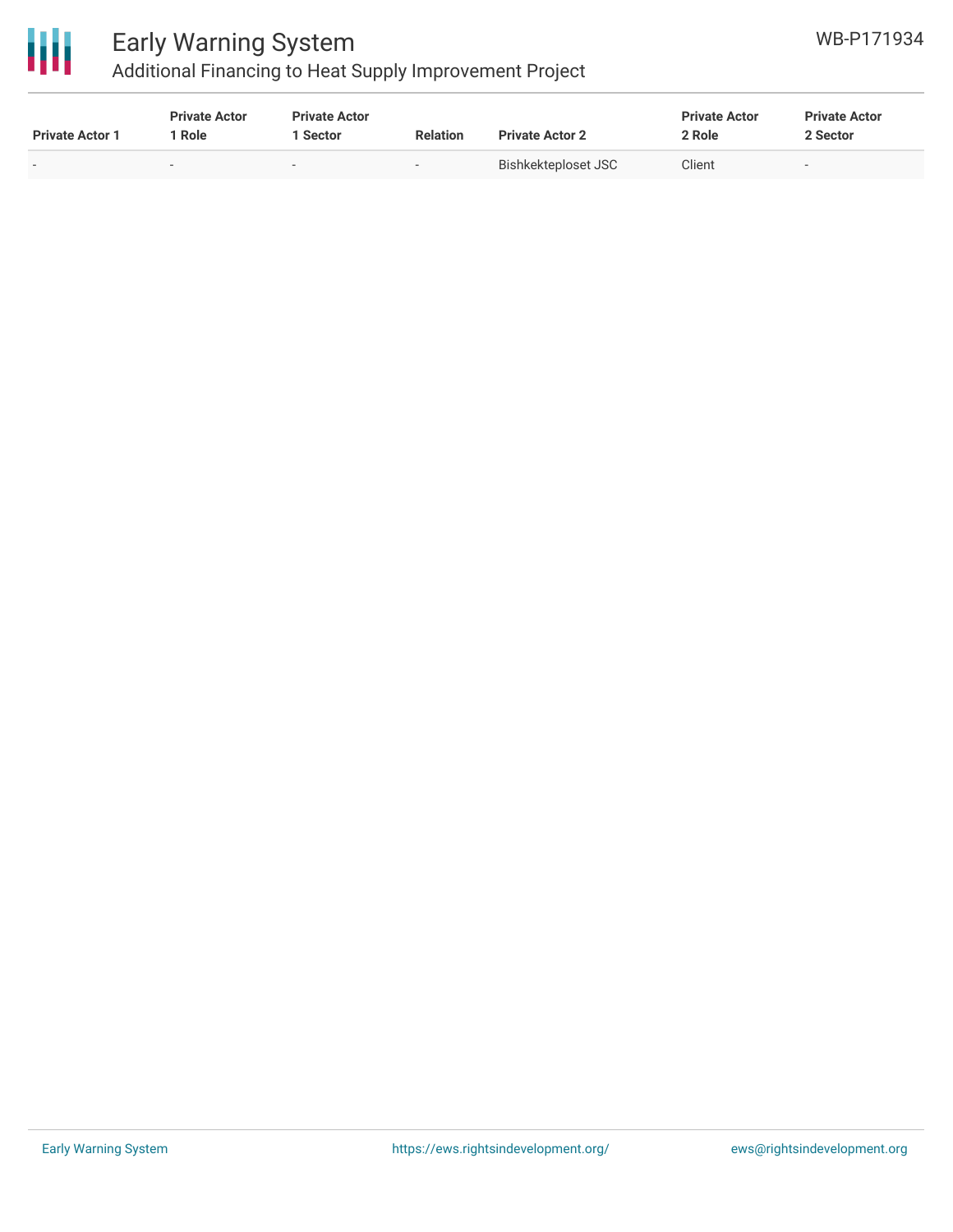

#### **Contact Information**

#### **World Bank**

Katharina B. Gassner Senior Energy Economist

Yun Wu Senior Energy Specialist

#### **Implementing Agencies**

Bishkekteploset JSC (BTS) Erkin E. Abdykalykov General Director [abderes@teploseti.kg](mailto:abderes@teploseti.kg)

Community Development and Investment Agency (ARIS)

#### **ACCOUNTABILITY MECHANISM OF WORLD BANK**

The World Bank Inspection Panel is the independent complaint mechanism and fact-finding body for people who believe they are likely to be, or have been, adversely affected by a World Bank-financed project. If you submit a complaint to the Inspection Panel, they may investigate to assess whether the World Bank is following its own policies and procedures for preventing harm to people or the environment. You can contact the Inspection Panel or submit a complaint by emailing ipanel@worldbank.org. You can learn more about the Inspection Panel and how to file a complaint at: http://ewebapps.worldbank.org/apps/ip/Pages/Home.aspx.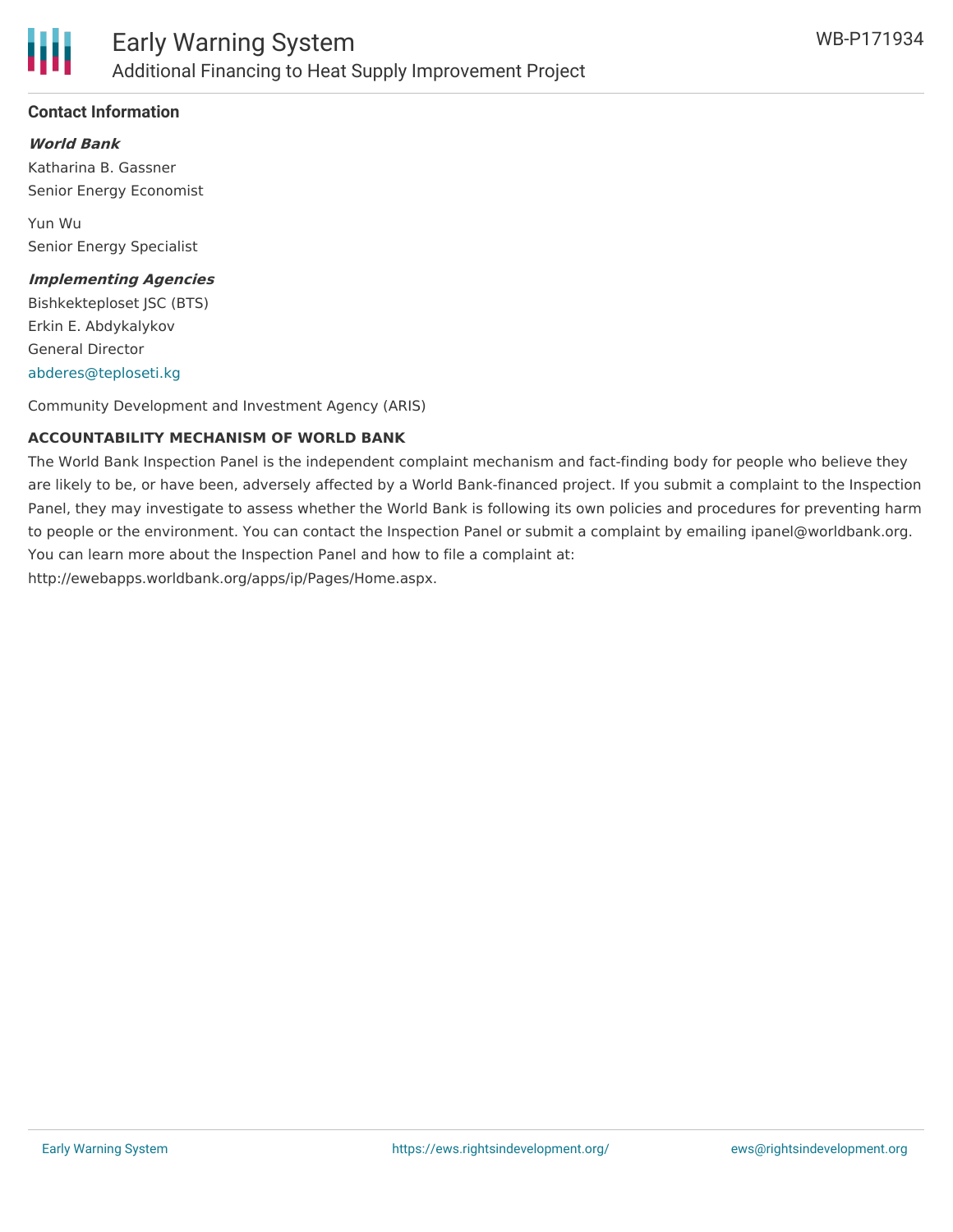

### Early Warning System Additional Financing to Heat Supply Improvement Project

#### **Bank Documents**

Project Information [Document-Integrated](https://ewsdata.rightsindevelopment.org/files/documents/34/WB-P171934.pdf) Safeguards Data Sheet - Additional Financing to Heat Supply [Original Source]